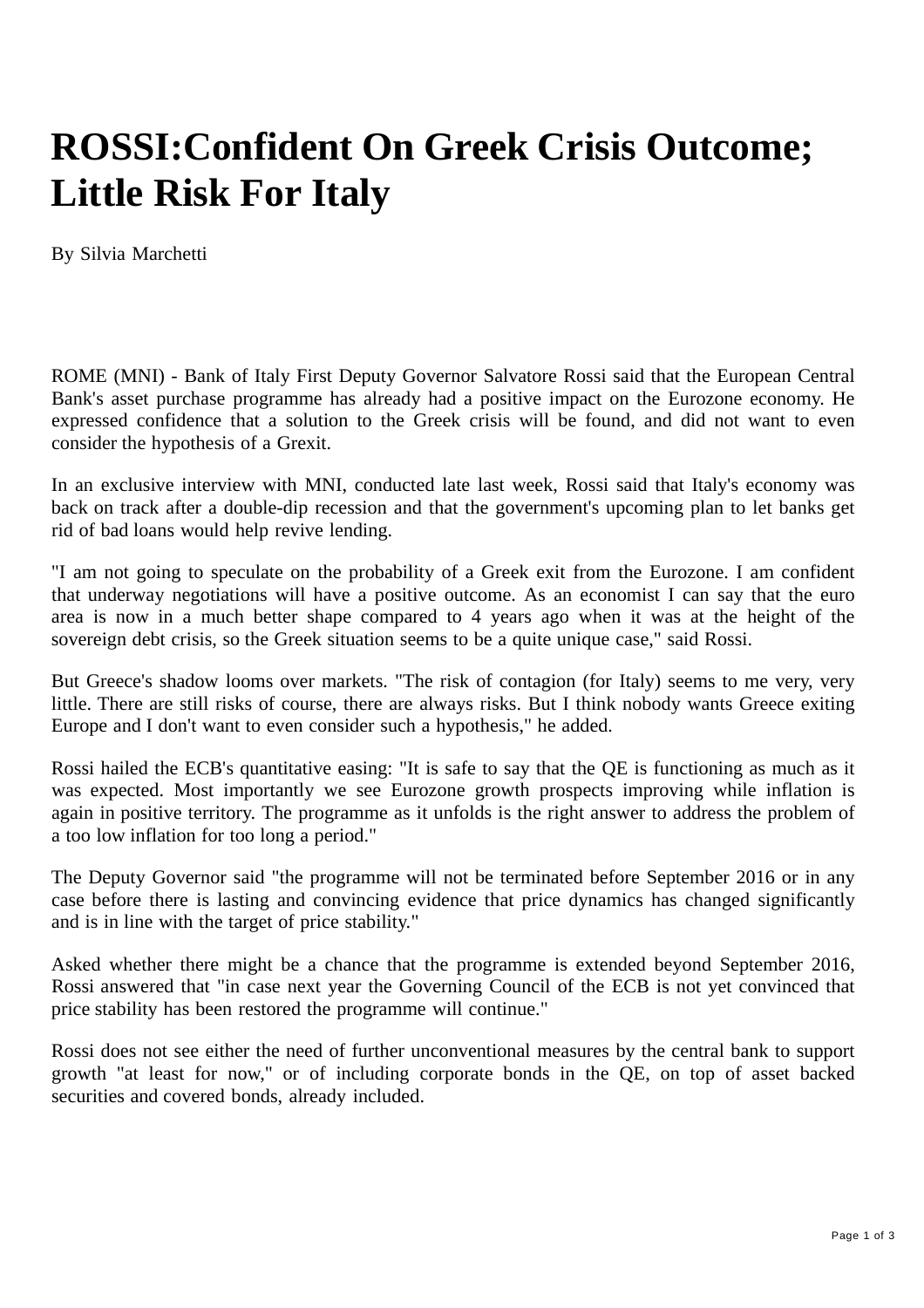"I see no need to modify the purchase programme to address the problem of how to revamp lending to corporates, in particular SMEs. It would introduce non-negligible technical difficulties. How can the ECB buy bonds issued by a tiny firm in southern Italy or France? The TLTRO is the right ECB tool to support the financing needs of corporates, thus contributing to achieve the goal of restoring price stability," he said.

Lending is still weak in Eurozone, and Italy does need more credit but not for all its firms, Rossi argued, who made a clear distinction.

"Seven years of recession have triggered a polarisation of our corporate sector. The best portion of firms is profitable, they exports, have a positive cash flow," Rossi said. "They do not need much bank lending. The worst portion are small firms in trouble that should rather exit the market and be replaced by start-ups."

"The main problem is with the middle portion, representing between one-third and one-half of the corporate sector, not performing as well as the top firms, but with a clear potential of recovery: they deserve to be financed," he added.

Rossi explained that monetary policy alone cannot do miracles. It can cure the cyclical but not the structural lack of growth and employment which needs to be addressed by structural policies.

The Italian government's ambitious structural reform plan, set to push Italy's GDP up to  $+3.6\%$  by 2020, goes in the right direction and is exhaustive in addressing all chapters of a radical, structural change of the economy and society.

"The results up to now are mixed, in some cases there's a clear advancement, in others the programme is lagging behind but all main issues are considered. What is prominent in my view is to change the legal system and education. These are the pillars of a new, reformed Italy able to put our country on track with the evolution of modern times."

Following the QE launch the Bank of Italy raised growth forecasts to exceed 0.5% this year and be around 1.5% in 2016. And the outlook is already moderately positive, Rossi noted.

"Italy's recovery is clearly underway," he declared. "The official data for the first quarter of this year, +0.3% q-o-q, was higher than analysts' and our own expectations. But the most important figure is the +1.5% growth of investments: it's what we have been badly waiting for at least a year. Investment is now finally picking up and this will make the recovery more sustainable."

A return to growth is key to curbing Italy's soaring public debt, set to reach a peak of 132.4% this year according to government data, but it will then start to fall to 130.9% in 2016, 127.4% in 2017 and 123.4% in 2018.

"In order to reduce debt you need above all a primary surplus (Italy had one for years), and a sustained economic growth," Rossi said. "Privatisations of public owned companies can help if well prepared and well implemented, but growth is key."

The existing flexibility in the EU fiscal rules can also play a role in striking a balance between the need to continue fiscal consolidation and the need not to hamper the recovery: "This is nothing new, we need to exploit rules that are already there and this has already been agreed between Italy and EC."